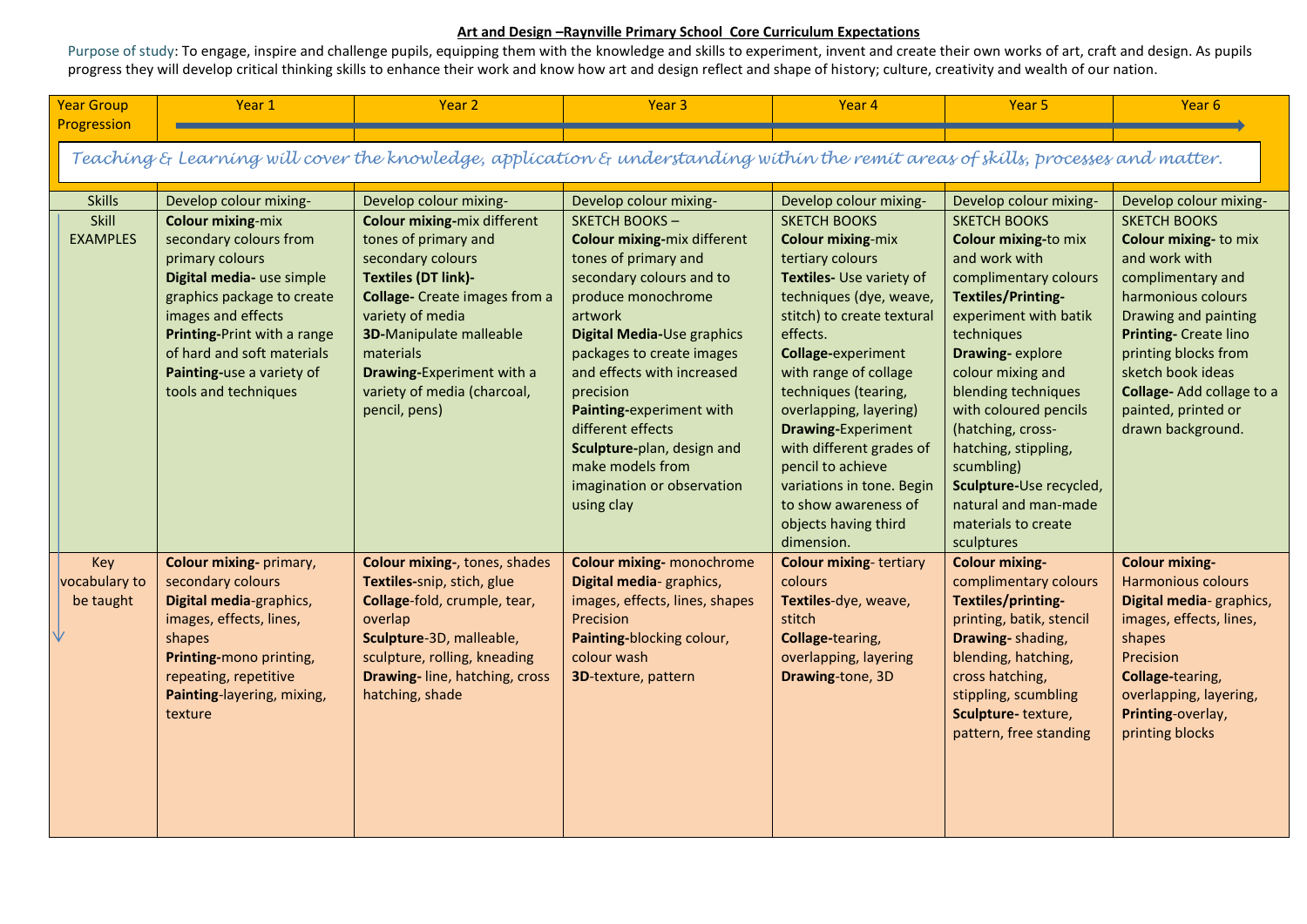## **Art and Design –Raynville Primary School Core Curriculum Expectations**

Purpose of study: To engage, inspire and challenge pupils, equipping them with the knowledge and skills to experiment, invent and create their own works of art, craft and design. As pupils progress they will develop critical thinking skills to enhance their work and know how art and design reflect and shape of history; culture, creativity and wealth of our nation.

| <b>Matters</b>                                         |                                                                                                                                                                                                                                                                                   |                                                                                                                                                                                                                                                                                                                                                                                                                                                                                                                                                |                                                                                                                                                                                                                                                                                                                                                                                                                                                                                                                                                           |                                                                                                                                                                                                                                                                                                                                                                                                                                                                                                                              |                                                                                                                                                                                                                                                                                                                                                                                                                                                                                        |                                                                                                                                                                                                                                                                                                                                                                                                                                                                                                                                                                                            |
|--------------------------------------------------------|-----------------------------------------------------------------------------------------------------------------------------------------------------------------------------------------------------------------------------------------------------------------------------------|------------------------------------------------------------------------------------------------------------------------------------------------------------------------------------------------------------------------------------------------------------------------------------------------------------------------------------------------------------------------------------------------------------------------------------------------------------------------------------------------------------------------------------------------|-----------------------------------------------------------------------------------------------------------------------------------------------------------------------------------------------------------------------------------------------------------------------------------------------------------------------------------------------------------------------------------------------------------------------------------------------------------------------------------------------------------------------------------------------------------|------------------------------------------------------------------------------------------------------------------------------------------------------------------------------------------------------------------------------------------------------------------------------------------------------------------------------------------------------------------------------------------------------------------------------------------------------------------------------------------------------------------------------|----------------------------------------------------------------------------------------------------------------------------------------------------------------------------------------------------------------------------------------------------------------------------------------------------------------------------------------------------------------------------------------------------------------------------------------------------------------------------------------|--------------------------------------------------------------------------------------------------------------------------------------------------------------------------------------------------------------------------------------------------------------------------------------------------------------------------------------------------------------------------------------------------------------------------------------------------------------------------------------------------------------------------------------------------------------------------------------------|
| (consideration                                         |                                                                                                                                                                                                                                                                                   |                                                                                                                                                                                                                                                                                                                                                                                                                                                                                                                                                |                                                                                                                                                                                                                                                                                                                                                                                                                                                                                                                                                           |                                                                                                                                                                                                                                                                                                                                                                                                                                                                                                                              |                                                                                                                                                                                                                                                                                                                                                                                                                                                                                        |                                                                                                                                                                                                                                                                                                                                                                                                                                                                                                                                                                                            |
| of)                                                    |                                                                                                                                                                                                                                                                                   |                                                                                                                                                                                                                                                                                                                                                                                                                                                                                                                                                |                                                                                                                                                                                                                                                                                                                                                                                                                                                                                                                                                           |                                                                                                                                                                                                                                                                                                                                                                                                                                                                                                                              |                                                                                                                                                                                                                                                                                                                                                                                                                                                                                        |                                                                                                                                                                                                                                                                                                                                                                                                                                                                                                                                                                                            |
| Year group                                             | Year 1                                                                                                                                                                                                                                                                            | Year <sub>2</sub>                                                                                                                                                                                                                                                                                                                                                                                                                                                                                                                              | Year <sub>3</sub>                                                                                                                                                                                                                                                                                                                                                                                                                                                                                                                                         | Year 4                                                                                                                                                                                                                                                                                                                                                                                                                                                                                                                       | Year 5                                                                                                                                                                                                                                                                                                                                                                                                                                                                                 | Year 6                                                                                                                                                                                                                                                                                                                                                                                                                                                                                                                                                                                     |
| progression -<br>Suggested                             | Autumn 1 - Digital Art                                                                                                                                                                                                                                                            | Autumn 1-Colour                                                                                                                                                                                                                                                                                                                                                                                                                                                                                                                                | Autumn 1 - Colour mixing.                                                                                                                                                                                                                                                                                                                                                                                                                                                                                                                                 | .Autumn 1- Drawing-                                                                                                                                                                                                                                                                                                                                                                                                                                                                                                          | Autumn1/2 Colour                                                                                                                                                                                                                                                                                                                                                                                                                                                                       | Autumn 1-Drawing and                                                                                                                                                                                                                                                                                                                                                                                                                                                                                                                                                                       |
| coverage                                               | Autumn 2- Painting -<br>Christmas Cards + Calendars<br>Spring 1- Colour Mixing Unit<br>Spring 2- Painting - Easter<br>Art<br><b>Summer 1</b> – Painting and<br>other techniques - Artist<br>Unit<br>Summer 2- Printing - make<br>cardboard printers to create<br>repeated prints. | mixing(Kandinsky link)<br>Autumn 2-Still life drawing<br>using pencil, charcoal, pens.<br>Children to complete<br>landscape based on Great Fire<br>of London using chosen<br>material.<br>Spring 1-Collage and drawing.<br>Use oil pastels to draw a<br>penguin. Add penguin to<br>group collage of Antarctica<br>scene.<br>Spring 2-textiles (link to DT<br>bunting topic) decorate fabric<br>Summer 2-3D African animals<br>using mod-roc (link to DT<br>free-standing structures topic)<br>Printing-make stencil using<br>polystyrene tiles | Colour wheels with tints and<br>tones. Children to create<br>monochrome paintings.<br>Autumn 2 - Digital media.<br>Use photo manipulation<br>software to create digital<br>images in the surrealist style<br>of Magritte (e.g. place a photo<br>of an apple on the photo of a<br>person).<br>Spring 1 - Sculpture. Make<br>clay sculptures of the ancient<br>Egyptian animal gods (link to<br>history topic).<br>Summer 1 - Painting. Local<br>artist study. Use David<br>Hockney landscapes to<br>explore colour blocking and<br>colour wash techniques. | Experiment with<br>different grades of<br>pencil to achieve<br>variations in tone. Begin<br>to show awareness of<br>objects having third<br>dimension. Collage-<br>(tearing, overlapping,<br>layering linked to<br>Geography work<br>(Rainforest)<br>Autumn 2 - Colour<br>mixing - famous artist<br>study<br>Spring 1- DT- Levers and<br>linkages<br>Spring 2 - DT - Lights<br>and torches<br><b>Summer 1 - Textiles -</b><br>dye weave stiches -<br>linked to Romans - book<br>marks<br>Summer 2 DT - Healthy<br>sandwiches | $mixing -$<br>tertiary/complimentary<br>colours Vincent Van<br>Gogh<br>Spring 1/2<br><b>Textiles/Printing-</b><br>experiment with batik<br>techniques<br><b>Summer 1 Drawing-</b><br>explore colour mixing<br>and blending<br>techniques with<br>coloured pencils<br>(hatching, cross-<br>hatching, stippling,<br>scumbling) (Victorian<br>link)<br><b>Summer 2 Sculpture-</b><br>Use recycled, natural<br>and man-made<br>materials to create<br>sculptures (Earth and<br>Space link) | Painting-watercolour<br>techniques using Good<br>Night Mister Tom /WWII<br>as a stimulus. Use<br>watercolour<br>paints/brushes/paper<br>and line drawing using<br>pencils/charcoal/pens<br>Autumn 2-Colour mixing<br>Spring 1- Collage (Rivers)<br>use mixed media(paper,<br>fabric) to create river<br>landscape or wildlife<br>found by river collage on<br>a background that has<br>been made from<br>paint/pastel/coloured<br>pencils/pencil.<br>Summer 2(drawing and<br>collage linked to Leeds)<br>Summer 2-Lino<br>Printing(pop art)Design<br>and make prints using<br>lino blocks. |
| Evidenced-<br>Continuous<br>knowledge &<br>application | Sketch books (to follow up<br>through KS1 then KS2 to<br>show development and<br>enhancement of skills)                                                                                                                                                                           | Sketch books (to follow up<br>through KS1 then KS2 to show<br>development and<br>enhancement of skills)                                                                                                                                                                                                                                                                                                                                                                                                                                        | Sketch books (to follow up<br>through KS2 to show<br>development and<br>enhancement of skills)                                                                                                                                                                                                                                                                                                                                                                                                                                                            | Sketch books (to follow<br>up through KS2 to show<br>development and<br>enhancement of skills)                                                                                                                                                                                                                                                                                                                                                                                                                               | Sketch books (to follow<br>up through KS2 to show<br>development and<br>enhancement of skills)                                                                                                                                                                                                                                                                                                                                                                                         | Sketch books (to follow<br>up through KS2 to show<br>development and<br>enhancement of skills)                                                                                                                                                                                                                                                                                                                                                                                                                                                                                             |